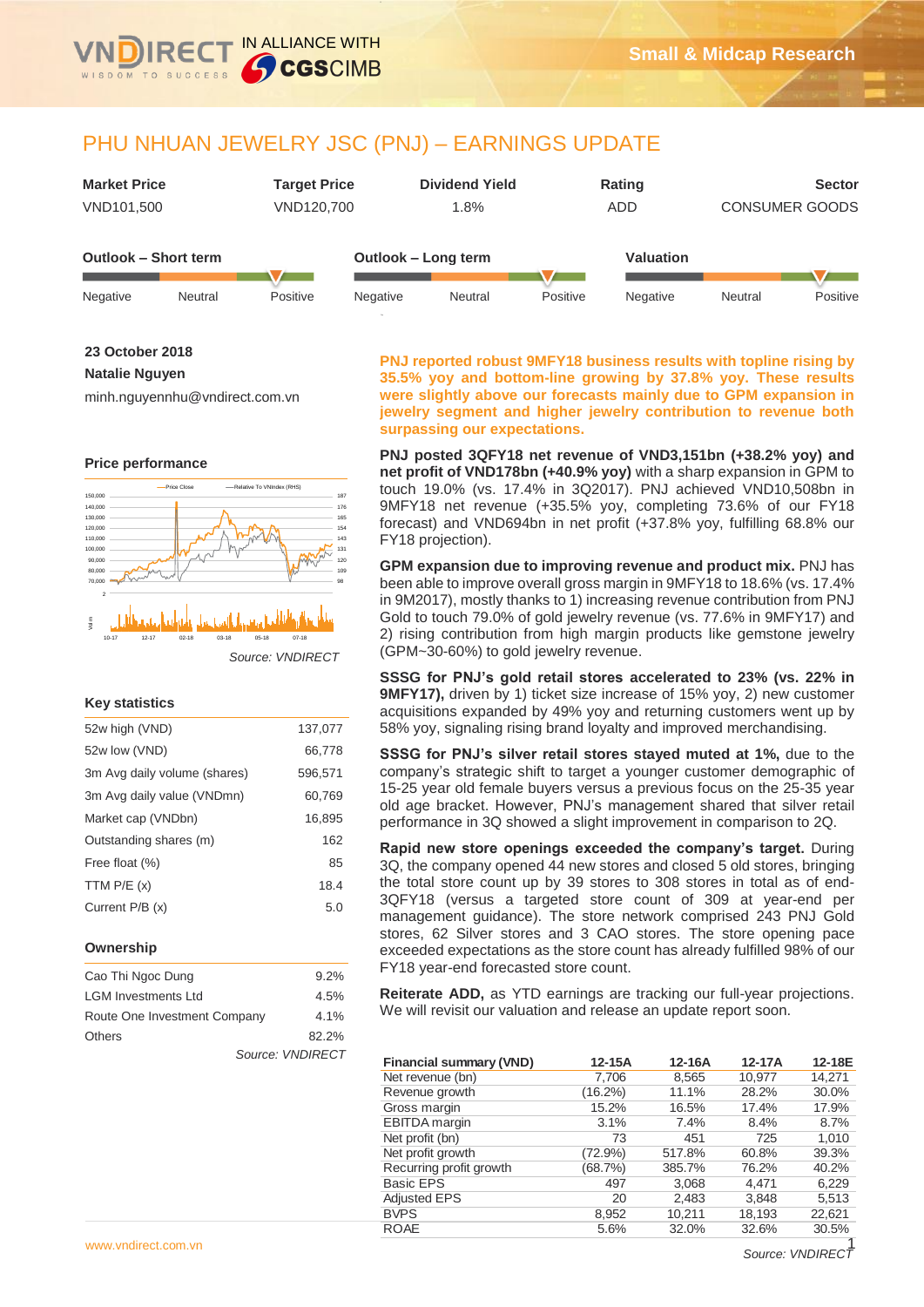## **G&A expenses shot up by 76.6% yoy in 9MFY18 to aid the ongoing digital transformation project and fast-paced store expansion.** Besides hiring employees for new stores opened, PNJ continued to recruit more IT staff to move forward with its Enterprise Resources Planning (ERP) and Customer Relationship Management (CRM) projects, crucial elements of PNJ's strategy to improve efficiency and reduce reliance on new store openings to drive growth for the period FY18-19. Salary expenses soared by 73.1% yoy in 3Q.

**PNJ recorded higher topline and gross margin than we had forecasted but bottom-line tracked our projections.** 9MFY18 revenue (+35.5% yoy, completing 73.6% of our FY18 projection) and GPM (18.6%, vs. 17.9% in our forecast) surpassed our expectations mainly due to 1) higher growth in gold jewelry sales of 37.9% yoy (vs. 20.1% yoy forecast) more rapid store opening pace than expected; and 2) GPM of gold jewelry segment expanding to 21.6% (vs. 20.8% in our projections). However, G&A expenses (+76.6% yoy, making up 97.6% of our FY18 forecast) rose faster than expected (due to faster store openings and IT costs), causing bottom-line growth to lag top line growth (fulfilling 68.8% of our FY18 forecast).

#### **Figure 1: Comparison of Financial Results**

|                         |               |              |               |                           | <b>vs. FY18</b> |                                                                                                                        |
|-------------------------|---------------|--------------|---------------|---------------------------|-----------------|------------------------------------------------------------------------------------------------------------------------|
| FYE (VNDbn)             | <b>3QFY18</b> | yoy          | <b>9MFY18</b> | yoy                       |                 | forecast Comments                                                                                                      |
|                         |               | chg          |               | chg                       |                 |                                                                                                                        |
| Net revenue             | 3,150.8       | 38.2%        | 10,507.7      | 35.5%                     | 73.6%           |                                                                                                                        |
| Jewelry revenue         | 3, 136.1      | 38.3%        | 10,460.2      | 35.6%                     | 71.8%           | Higher than our expectations as gold jewelry retail sales went up                                                      |
| Accessories             | 4.8           | $-4.0%$      | 16.8          | 5.2%                      | 42.0%           | by 37.9% yoy (vs. 20.1% in our forecast) and partly due to more<br>aggressive footprint expansion than expected        |
| Services                | 10.0          | 47.1%        | 30.7          | 44.3%                     | 113.7%          |                                                                                                                        |
| <b>Gross profit</b>     | 600.0         | 51.4%        | 1,952.9       | 45.0%                     | 76.6%           |                                                                                                                        |
| Gross profit margin     | 19.0%         | $+1.6\%$ pts | 18.6%         | $+1.2\%$ pts $+0.7\%$ pts |                 | GPM expanded significantly thanks to the higher contribution from<br>gold jewelry and its improved product mix         |
| Selling expenses        | 268.1         | 46.7%        | 818.6         | 48.3%                     | 80.3%           | Higher than our expectation, following higher revenues and more<br>rapid store network expansion                       |
| G&A expenses            | 93.0          | 98.7%        | 227.3         | 76.6%                     | 97.6%           | Higher than our expectation due to the ongoing increase in<br>expenses to support the digital transformation project   |
| <b>Operating profit</b> | 221.7         | 40.6%        | 868.3         | 38.9%                     | 67.0%           |                                                                                                                        |
| Pre-tax profit          | 221.1         | 39.8%        | 869.4         | 37.8%                     | 68.9%           |                                                                                                                        |
| Net profit              | 177.7         | 40.9%        | 694.4         | 37.8%                     |                 | 68.8% In line with our projections as the soaring G&A expenses offset<br>higher-than-expected revenue and gross profit |

Source: PNJ, VNDIRECT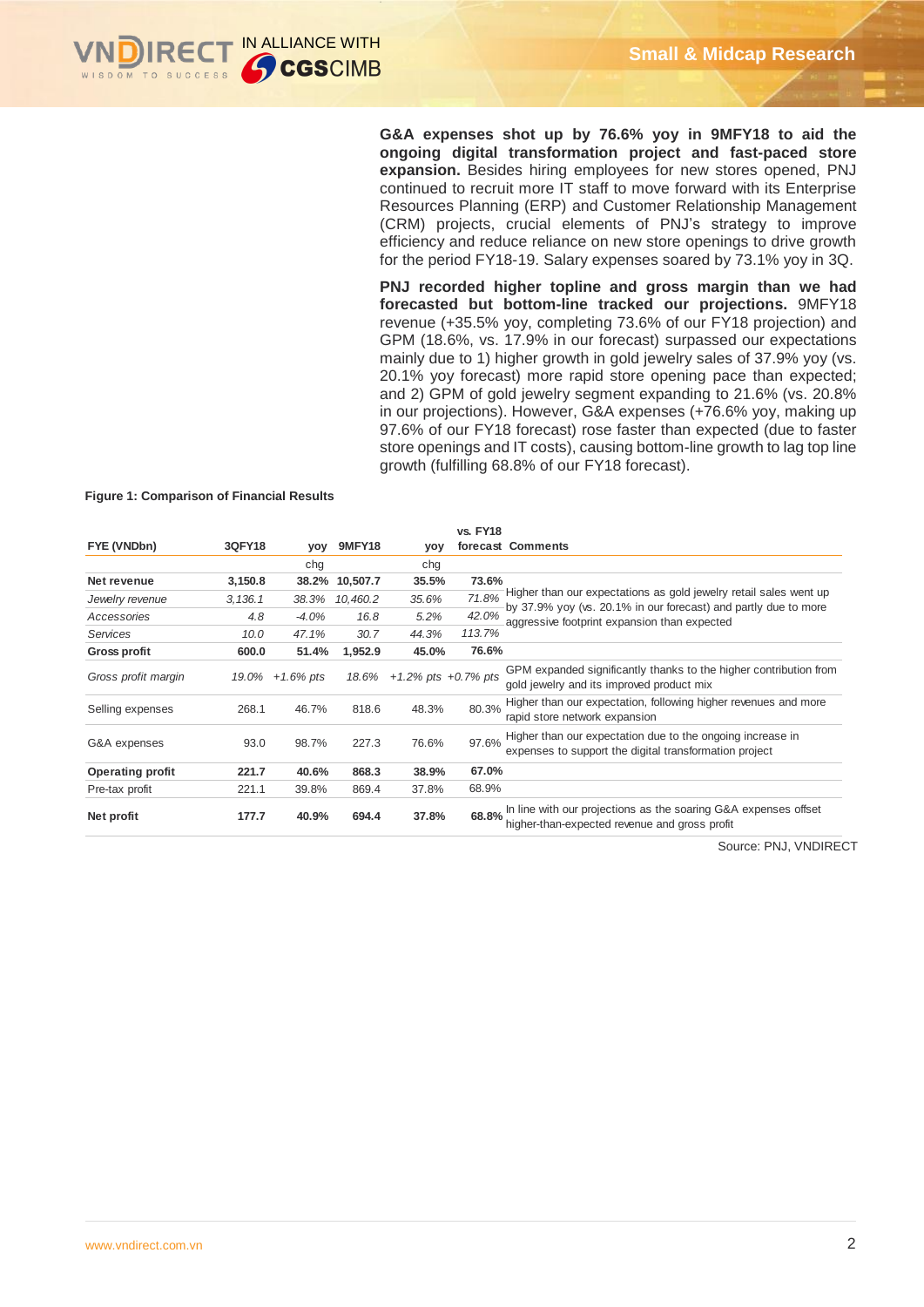### IN ALLIANCE WITH R WISDOM TO SUCCESS

**Valuation**



#### **Income statement**

| (VNDbn)                       |          | 12-16A 12-17A | 12-18E         |
|-------------------------------|----------|---------------|----------------|
| Net revenue                   | 8,565    | 10,977        | 14,271         |
| Cost of sales                 | (7, 153) | (9,065)       | (11, 722)      |
| Gen & admin expenses          | (133)    | (188)         | (233)          |
| Selling expenses              | (554)    | (775)         | (1,020)        |
| <b>Operating profit</b>       | 725      | 949           | 1,296          |
| <b>Operating EBITDA</b>       | 691      | 910           | 1,230          |
| Depreciation and amortisation | 34       | 39            | 66             |
| <b>Operating EBIT</b>         | 725      | 949           | 1,296          |
| Interest income               | 5        | 9             | 7              |
| Financial expense             | (182)    | (56)          | (43)           |
| Net other income              | 43       | 6             | $\overline{2}$ |
| Income from associates & JVs  | $\Omega$ | O             | $\Omega$       |
| Pre-tax profit                | 591      | 908           | 1,262          |
| Tax expense                   | (140)    | (183)         | (252)          |
| Minority interest             | 0        | 0             | 0              |
| Net profit                    | 451      | 725           | 1,010          |
| Adj. net profit to ordinary   | 451      | 725           | 1,010          |
| Ordinary dividends            | (246)    | (185)         | (292)          |
| <b>Retained earnings</b>      | 205      | 540           | 718            |

#### **Balance sheet**

| (VNDbn)                               |          | 12-16A 12-17A  | 12-18E   |
|---------------------------------------|----------|----------------|----------|
| Cash and equivalents                  | 155      | 175            | 319      |
| Short term investments                | $\Omega$ | 160            | 214      |
| Accounts receivables                  | 63       | 85             | 92       |
| Inventories                           | 2,839    | 3,402          | 4,142    |
| Other current assets                  | 46       | 74             | 85       |
| <b>Total current assets</b>           | 3,103    | 3,896          | 4,852    |
| <b>Fixed assets</b>                   | 416      | 487            | 558      |
| <b>Total investments</b>              | $\Omega$ | $\Omega$       | $\Omega$ |
| Other long-term assets                | 70       | 109            | 109      |
| <b>Total assets</b>                   | 3,589    | 4,492          | 5,519    |
| Short-term debt                       | 1,449    | 846            | 970      |
| Accounts payable                      | 326      | 279            | 361      |
| Other current liabilities             | 247      | 364            | 409      |
| <b>Total current liabilities</b>      | 2,022    | 1,489          | 1,740    |
| Total long-term debt                  | 59       | 46             | 105      |
| Other liabilities                     | 7        | $\overline{7}$ | 6        |
| Share capital                         | 983      | 1,081          | 1,622    |
| Retained earnings reserve             | 374      | 772            | 866      |
| <b>Shareholders' equity</b>           | 1,501    | 2,950          | 3,668    |
| Minority interest                     | $\Omega$ | $\Omega$       | 0        |
| <b>Total liabilities &amp; equity</b> | 3,589    | 4,492          | 5,519    |



#### **Cash flow statement**

| (VNDbn)                                     |          | 12-16A 12-17A | 12-18E   |
|---------------------------------------------|----------|---------------|----------|
| Pretax profit                               | 591      | 908           | 1,262    |
| Depreciation & amortisation                 | 34       | 39            | 66       |
| Tax paid                                    | (160)    | (154)         | (252)    |
| Other adjustments                           | 47       | (142)         | (5)      |
| Change in working capital                   | (539)    | (542)         | (628)    |
| Cash flow from operations                   | (27)     | 109           | 443      |
| Capex                                       | (87)     | (115)         | (150)    |
| Proceeds from assets sales                  | 165      | 8             | 14       |
| Others                                      | 68       | 3             | (54)     |
| Other non-current assets changes            | 0        | (160)         | 0        |
| Cash flow from investing activities         | 146      | (264)         | (190)    |
| New share issuance                          | $\Omega$ | 975           | $\Omega$ |
| Shares buyback                              | $\Omega$ | 0             | $\Omega$ |
| Net borrowings                              | 244      | (615)         | 183      |
| Other financing cash flow                   | $\Omega$ | 0             | $\Omega$ |
| Dividends paid                              | (246)    | (185)         | (292)    |
| Cash flow from financing activities         | (2)      | 175           | (109)    |
| Cash and equivalents at beginning of period | 38       | 155           | 175      |
| Total cash generated                        | 117      | 20            | 144      |
| Cash and equivalents at the end of period   | 155      | 175           | 319      |
|                                             |          |               |          |

## **Key ratios**

|                         | 12-16A | 12-17A | 12-18E |
|-------------------------|--------|--------|--------|
| <b>Dupont</b>           |        |        |        |
| Net profit margin       | 5.3%   | 6.6%   | 7.1%   |
| Asset turnover          | 2.61   | 2.72   | 2.85   |
| <b>ROAA</b>             | 13.7%  | 17.9%  | 20.2%  |
| Avg assets/avg equity   | 2.33   | 1.82   | 1.51   |
| <b>ROAE</b>             | 32.0%  | 32.6%  | 30.5%  |
| <b>Efficiency</b>       |        |        |        |
| Days account receivable | 1.45   | 1.33   | 1.23   |
| Days inventory          | 145    | 137    | 129    |
| Days creditor           | 16.7   | 11.2   | 11.2   |
| Fixed asset turnover    | 19.0   | 24.3   | 27.3   |
| <b>ROIC</b>             | 15.0%  | 18.9%  | 21.3%  |
| Liquidity               |        |        |        |
| Current ratio           | 1.53   | 2.62   | 2.79   |
| Quick ratio             | 0.13   | 0.33   | 0.41   |
| Cash ratio              | 0.08   | 0.22   | 0.31   |
| Cash cycle              | 130    | 127    | 119    |
| Growth rate (yoy)       |        |        |        |
| Revenue growth          | 11.1%  | 28.2%  | 30.0%  |
| Operating profit growth | 15.8%  | 30.9%  | 36.6%  |
| Net profit growth       | 517.8% | 60.8%  | 39.3%  |
| EPS growth              | 517.8% | 45.7%  | 39.3%  |
| Share value             |        |        |        |
| Basic EPS (VND)         | 3,068  | 4,471  | 6,229  |
| BVPS (VND)              | 10,211 | 18,193 | 22,621 |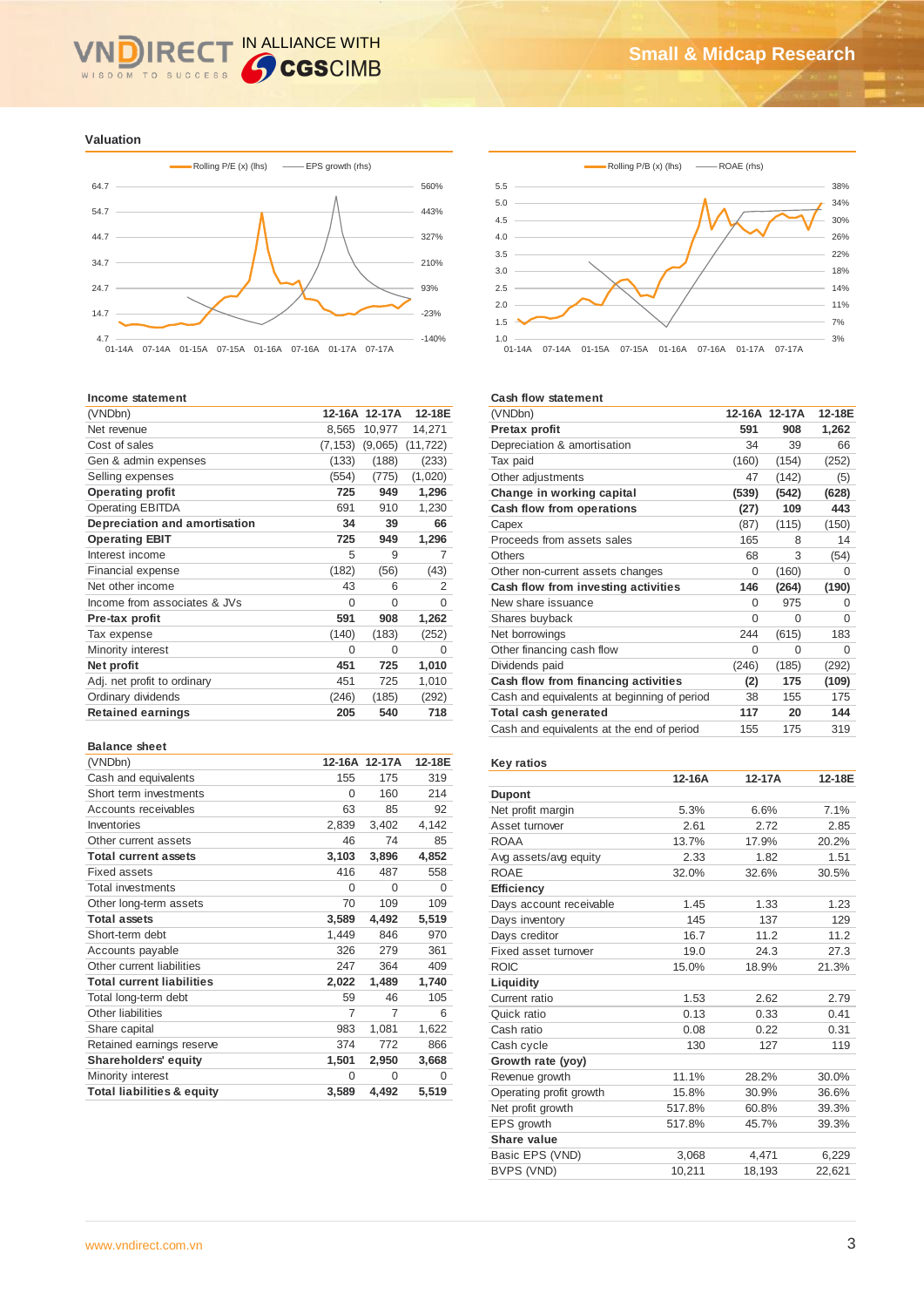

## **DISCLAIMER**

The content of this report (including the views and opinions expressed therein, and the information comprised therein) has been prepared by and belongs to VNDIRECT Securities Corporation, and is distributed by CGS-CIMB or CIMB Investment Bank Berhad ("CIMB"), as the case may be, pursuant to an arrangement between VNDIRECT Securities Corporation and CGS-CIMB. VNDIRECT Securities Corporation is not an affiliate of CGS-CIMB or CIMB.

This report is not directed to, or intended for distribution to or use by, any person or entity who is a citizen or resident of or located in any locality, state, country or other jurisdiction where such distribution, publication, availability or use would be contrary to law or regulation.

By accepting this report, the recipient hereof represents and warrants that he is entitled to receive such report in accordance with the restrictions set forth below and agrees to be bound by the limitations contained herein (including the "Restrictions on Distributions" set out below). Any failure to comply with these limitations may constitute a violation of law. This publication is being supplied to you strictly on the basis that it will remain confidential. No part of this report may be (i) copied, photocopied, duplicated, stored or reproduced in any form by any means or (ii) redistributed or passed on, directly or indirectly, to any other person in whole or in part, for any purpose without the prior written consent of CGS-CIMB or CIMB, as the case may be.

The information contained in this research report is prepared from data believed to be correct and reliable at the time of issue of this report. VNDIRECT Securities Corporation may or may not issue regular reports on the subject matter of this report at any frequency and may cease to do so or change the periodicity of reports at any time. None of VNDIRECT Securities Corporation, CGS-CIMB or CIMB is under any obligation to update this report in the event of a material change to the information contained in this report. None of VNDIRECT Securities Corporation, CGS-CIMB or CIMB has any and will accept any, obligation to (i) check or ensure that the contents of this report remain current, reliable or relevant, (ii) ensure that the content of this report constitutes all the information a prospective investor may require, (iii) ensure the adequacy, accuracy, completeness, reliability or fairness of any views, opinions and information, and accordingly, VNDIRECT Securities Corporation, CGS-CIMB and CIMB and their respective affiliates and related persons including China Galaxy International Financial Holdings Limited ("CGIFHL") and CIMB Group Sdn. Bhd. ("CIMBG") and their respective related corporations (and their respective directors, associates, connected persons and/or employees) shall not be liable in any manner whatsoever for any consequences (including but not limited to any direct, indirect or consequential losses, loss of profits and damages) of any reliance thereon or usage thereof. In particular, VNDIRECT Securities Corporation, CGS-CIMB and CIMB disclaim all responsibility and liability for the views and opinions set out in this report.

Unless otherwise specified, this report is based upon reasonable sources. Such sources will, unless otherwise specified, for market data, be market data and prices available from the main stock exchange or market where the relevant security is listed, or, where appropriate, any other market. Information on the accounts and business of company(ies) will generally be based on published statements of the company(ies), information disseminated by regulatory information services, other publicly available information and information resulting from our research. Whilst every effort is made to ensure that statements of facts made in this report are accurate, all estimates, projections, forecasts, expressions of opinion and other subjective judgments contained in this report are based on assumptions considered to be reasonable as of the date of the document in which they are contained and must not be construed as a representation that the matters referred to therein will occur. Past performance is not a reliable indicator of future performance. The value of investments may go down as well as up and those investing may, depending on the investments in question, lose more than the initial investment. No report shall constitute an offer or an invitation by or on behalf of CGS-CIMB, CIMB, or VNDIRECT Securities Corporation, or their respective affiliates (including CGIFHL, CIMBG and their respective related corporations) to any person to buy or sell any investments.

CGS-CIMB, CIMB and/or VNDIRECT Securities Corporation and/or their respective affiliates and related corporations (including CGIFHL, CIMBG and their respective related corporations), their respective directors, associates, connected parties and/or employees may own or have positions in securities of the company(ies) covered in this research report or any securities related thereto and may from time to time add to or dispose of, or may be materially interested in, any such securities. Further, CGS-CIMB, CIMB and/or VNDIRECT Securities Corporation, and/or their respective affiliates and their respective related corporations (including CGIFHL, CIMBG and their respective related corporations) do and seek to do business with the company(ies) covered in this research report and may from time to time act as market maker or have assumed an underwriting commitment in securities of such company(ies), may sell them to or buy them from customers on a principal basis and may also perform or seek to perform significant investment banking, advisory, underwriting or placement services for or relating to such company(ies) as well as solicit such investment, advisory or other services from any entity mentioned in this report.

CGS-CIMB, CIMB and/or VNDIRECT Securities Corporation and/or their respective affiliates (including CGIFHL, CIMBG and their respective related corporations) may enter into an agreement with the company(ies) covered in this report relating to the production of research reports. CGS-CIMB, CIMB and/or VNDIRECT Securities Corporation may disclose the contents of this report to the company(ies) covered by it and may have amended the contents of this report following such disclosure.

The analyst responsible for the production of this report hereby certifies that the views expressed herein accurately and exclusively reflect his or her personal views and opinions about any and all of the issuers or securities analysed in this report and were prepared independently and autonomously. No part of the compensation of the analyst(s) was, is, or will be directly or indirectly related to the inclusion of specific recommendations(s) or view(s) in this report. The analyst(s) who prepared this research report is prohibited from receiving any compensation, incentive or bonus based on specific investment banking transactions or for providing a specific recommendation for, or view of, a particular company. Information barriers and other arrangements may be established where necessary to prevent conflicts of interests arising. However, the analyst(s) may receive compensation that is based on his/their coverage of company(ies) in the performance of his/their duties or the performance of his/their recommendations and the research personnel involved in the preparation of this report may also participate in the solicitation of the businesses as described above. In reviewing this research report, an investor should be aware that any or all of the foregoing, among other things, may give rise to real or potential conflicts of interest. Additional information is, subject to the duties of confidentiality,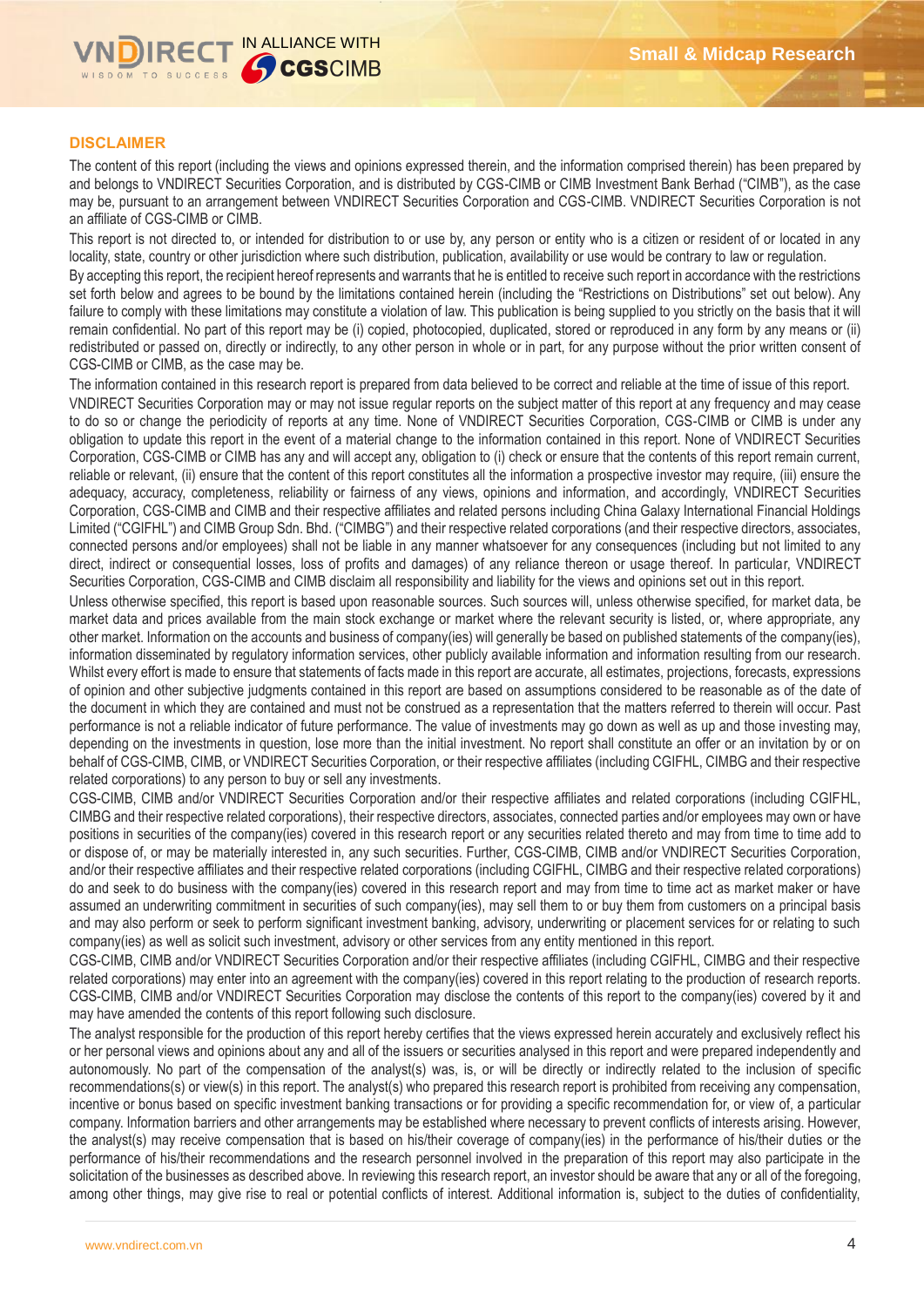## available on request.

The term "VNDIRECT Securities Corporation" shall, unless the context otherwise requires, mean VNDIRECT Securities Corporation and its affiliates, subsidiaries and related companies. The term "CGS-CIMB" shall denote, where appropriate, the relevant entity distributing or disseminating the report in the particular jurisdiction referenced below, or, in every other case except as otherwise stated herein, CIMB Securities International Pte. Ltd. and its affiliates, subsidiaries and related corporations.

## **CGS-CIMB**

| Country     | <b>CGS-CIMB Entity</b>                      | <b>Regulated by</b>                                             |
|-------------|---------------------------------------------|-----------------------------------------------------------------|
| Hong Kong   | <b>CGS-CIMB Securities Limited</b>          | Securities and Futures Commission Hong Kong                     |
| India       | CGS-CIMB Securities (India) Private Limited | Securities and Exchange Board of India (SEBI)                   |
| Indonesia   | PT CGS-CIMB Sekuritas Indonesia             | Financial Services Authority of Indonesia                       |
| Singapore   | CGS-CIMB Research Pte. Ltd.                 | Monetary Authority of Singapore                                 |
| South Korea | CGS-CIMB Securities Limited, Korea Branch   | Financial Services Commission and Financial Supervisory Service |
| Thailand    | CGS-CIMB Securities (Thailand) Co. Ltd.     | Securities and Exchange Commission Thailand                     |

### **CIMB**

| ountr    | <b>CIMB</b><br>$\overline{1}$<br>Entity       | <b>Last</b><br>11                              |
|----------|-----------------------------------------------|------------------------------------------------|
| Malaysia | <b>CIMB</b><br>Berhad<br>. Investment<br>Bank | Malavsia<br>ommissior<br>ecurities<br>ואר<br>u |

(i) As of 23 October 2018 VNDIRECT Securities Corporation has a proprietary position in the securities (which may include but not limited to shares, warrants, call warrants and/or any other derivatives) in the following company or companies covered or recommended in this report: (a) -

(ii) As of 23 October 2018, the analyst(s) who prepared this report, and the associate(s), has / have an interest in the securities (which may include but not limited to shares, warrants, call warrants and/or any other derivatives) in the following company or companies covered or recommended in this report:

(a) -

This report does not purport to contain all the information that a prospective investor may require. CGS-CIMB, and VNDIRECT Securities Corporation and their respective affiliates (including CGIFHL, CIMBG and their related corporations) do not make any guarantee, representation or warranty, express or implied, as to the adequacy, accuracy, completeness, reliability or fairness of any such information and opinion contained in this report. None of CGS-CIMB, CIMB and VNDIRECT Securities Corporation and their respective affiliates nor their related persons (including CGIFHL, CIMBG and their related corporations) shall be liable in any manner whatsoever for any consequences (including but not limited to any direct, indirect or consequential losses, loss of profits and damages) of any reliance thereon or usage thereof. This report is general in nature and has been prepared for information purposes only. It is intended for circulation amongst CGS-CIMB's, CIMB's and their respective affiliates' (including CGIFHL's, CIMBG's and their respective related corporations') clients generally and does not have regard to the specific investment objectives, financial situation and the particular needs of any specific person who may receive this report. The information and opinions in this report are not and should not be construed or considered as an offer, recommendation or solicitation to buy or sell the subject securities, related investments or other financial instruments or any derivative instrument, or any rights pertaining thereto.

Investors are advised to make their own independent evaluation of the information contained in this research report, consider their own individual investment objectives, financial situation and particular needs and consult their own professional and financial advisers as to the legal, business, financial, tax and other aspects before participating in any transaction in respect of the securities of company(ies) covered in this research report. The securities of such company(ies) may not be eligible for sale in all jurisdictions or to all categories of investors.

**Australia:** Despite anything in this report to the contrary, this research is provided in Australia by CIMB Securities (Singapore) Pte. Ltd. and CIMB Securities Limited. This research is only available in Australia to persons who are "wholesale clients" (within the meaning of the Corporations Act 2001 (Cth) and is supplied solely for the use of such wholesale clients and shall not be distributed or passed on to any other person. You represent and warrant that if you are in Australia, you are a "wholesale client". This research is of a general nature only and has been prepared without taking into account the objectives, financial situation or needs of the individual recipient. CIMB Securities (Singapore) Pte. Ltd. and CIMB Securities Limited do not hold, and are not required to hold an Australian financial services license. CIMB Securities (Singapore) Pte. Ltd. and CIMB Securities Limited rely on "passporting" exemptions for entities appropriately licensed by the Monetary Authority of Singapore (under ASIC Class Order 03/1102) and the Securities and Futures Commission in Hong Kong (under ASIC Class Order 03/1103).

**Canada:** This research report has not been prepared in accordance with the disclosure requirements of Dealer Member Rule 3400 – Research Restrictions and Disclosure Requirements of the Investment Industry Regulatory Organization of Canada. For any research report distributed by CIBC, further disclosures related to CIBC conflicts of interest can be found at https://researchcentral.cibcwm.com.

**China:** For the purpose of this report, the People's Republic of China ("PRC") does not include the Hong Kong Special Administrative Region, the Macau Special Administrative Region or Taiwan. The distributor of this report has not been approved or licensed by the China Securities Regulatory Commission or any other relevant regulatory authority or governmental agency in the PRC. This report contains only marketing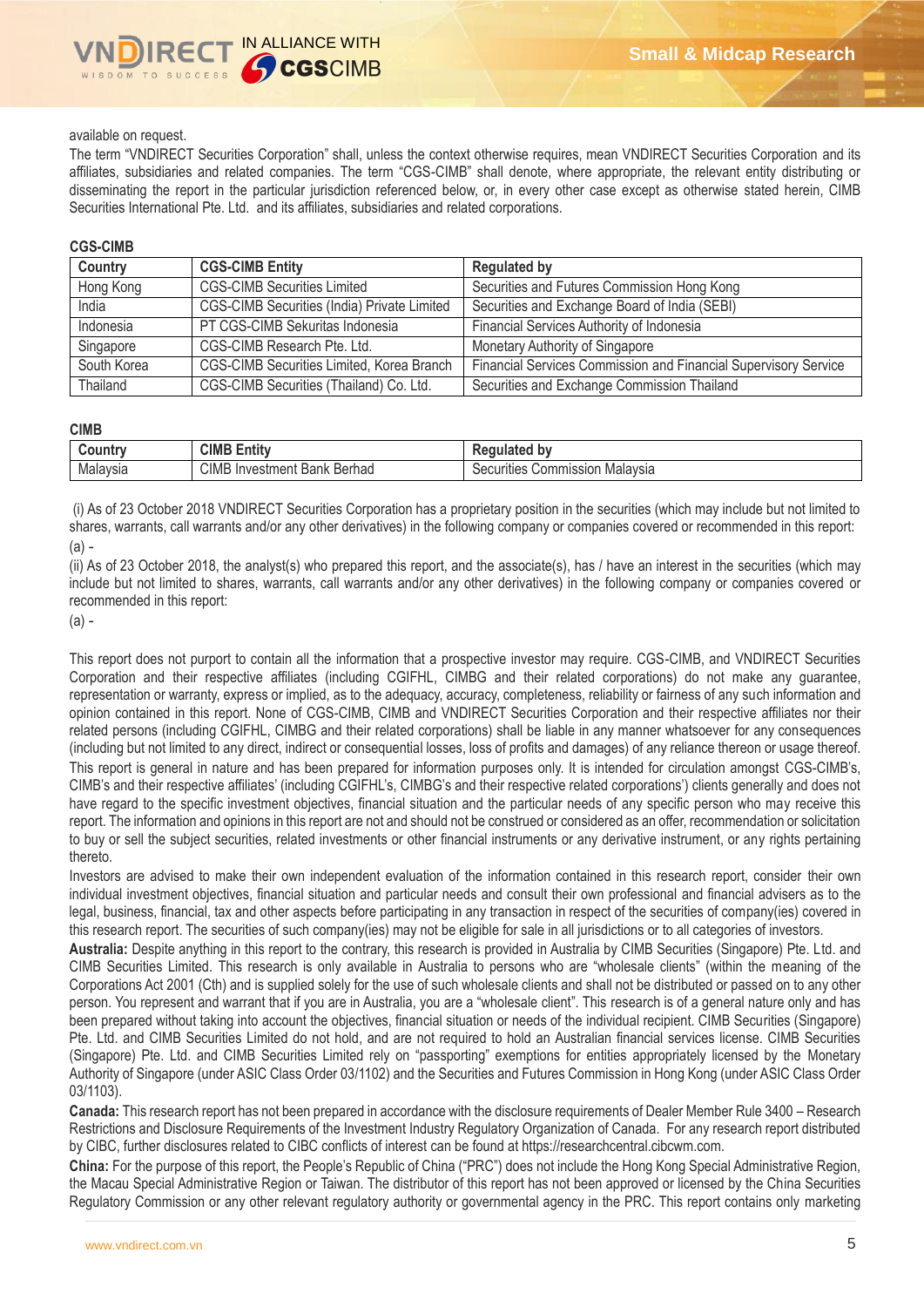

information. The distribution of this report is not an offer to buy or sell to any person within or outside PRC or a solicitation to any person within or outside of PRC to buy or sell any instruments described herein. This report is being issued outside the PRC to a limited number of institutional investors and may not be provided to any person other than the original recipient and may not be reproduced or used for any other purpose.

France: Only qualified investors within the meaning of French law shall have access to this report. This report shall not be considered as an offer to subscribe to, or used in connection with, any offer for subscription or sale or marketing or direct or indirect distribution of financial instruments and it is not intended as a solicitation for the purchase of any financial instrument.

**Germany:** This report is only directed at persons who are professional investors as defined in sec 31a(2) of the German Securities Trading Act (WpHG). This publication constitutes research of a non-binding nature on the market situation and the investment instruments cited here at the time of the publication of the information.

The current prices/yields in this issue are based upon closing prices from Bloomberg as of the day preceding publication. Please note that neither the German Federal Financial Supervisory Agency (BaFin), nor any other supervisory authority exercises any control over the content of this report.

**Hong Kong:** This report is issued and distributed in Hong Kong by CIMB Securities Limited ("CHK") which is licensed in Hong Kong by the Securities and Futures Commission for Type 1 (dealing in securities), Type 4 (advising on securities) and Type 6 (advising on corporate finance) activities. Any investors wishing to purchase or otherwise deal in the securities covered in this report should contact the Head of Sales at CIMB Securities Limited. The views and opinions in this research report are of VNDIRECT Securities Corporation as of the date hereof and are subject to change. If the Financial Services and Markets Act of the United Kingdom or the rules of the Financial Conduct Authority apply to a recipient, our obligations owed to such recipient therein are unaffected. CHK has no obligation to update its opinion or the information in this research report.

This publication is strictly confidential and is for private circulation only to clients of CHK.

CHK does not make a market on other securities mentioned in the report.

**India:** This report is issued and distributed in India by CIMB Securities (India) Private Limited ("CIMB India") which is registered with the National Stock Exchange of India Limited and BSE Limited as a trading and clearing member under the Securities and Exchange Board of India (Stock Brokers and Sub-Brokers) Regulations, 1992. In accordance with the provisions of Regulation 4(g) of the Securities and Exchange Board of India (Investment Advisers) Regulations, 2013, CIMB India is not required to seek registration with the Securities and Exchange Board of India ("SEBI") as an Investment Adviser. CIMB India is registered with SEBI as a Research Analyst pursuant to the SEBI (Research Analysts) Regulations, 2014 ("Regulations").

This report does not take into account the particular investment objectives, financial situations, or needs of the recipients. It is not intended for and does not deal with prohibitions on investment due to law/jurisdiction issues etc. which may exist for certain persons/entities. Recipients should rely on their own investigations and take their own professional advice before investment.

The report is not a "prospectus" as defined under Indian Law, including the Companies Act, 2013, and is not, and shall not be, approved by, or filed or registered with, any Indian regulator, including any Registrar of Companies in India, SEBI, any Indian stock exchange, or the Reserve Bank of India. No offer, or invitation to offer, or solicitation of subscription with respect to any such securities listed or proposed to be listed in India is being made, or intended to be made, to the public, or to any member or section of the public in India, through or pursuant to this report. The research analysts, strategists or economists principally responsible for the preparation of this research report are segregated from the other activities of CIMB India and they have received compensation based upon various factors, including quality, accuracy and value of research, firm profitability or revenues, client feedback and competitive factors. Research analysts', strategists' or economists' compensation is not linked to investment banking or capital markets transactions performed or proposed to be performed by CIMB India or its affiliates.

CIMB India has not received any investment banking related compensation from the companies mentioned in the report in the past 12 months. CIMB India has not received any compensation from the companies mentioned in the report in the past 12 months.

**Indonesia:** This report is issued and distributed by PT CIMB Sekuritas Indonesia ("CIMBI"). The views and opinions in this research report are our own as of the date hereof and are subject to change. CIMBI has no obligation to update its opinion or the information in this research report. Neither this report nor any copy hereof may be distributed in Indonesia or to any Indonesian citizens wherever they are domiciled or to Indonesian residents except in compliance with applicable Indonesian capital market laws and regulations.

This research report is not an offer of securities in Indonesia. The securities referred to in this research report have not been registered with the Financial Services Authority (Otoritas Jasa Keuangan) pursuant to relevant capital market laws and regulations, and may not be offered or sold within the territory of the Republic of Indonesia or to Indonesian citizens through a public offering or in circumstances which constitute an offer within the meaning of the Indonesian capital market law and regulations.

**Ireland:** CGS-CIMB is not an investment firm authorised in the Republic of Ireland and no part of this document should be construed as CGS-CIMB acting as, or otherwise claiming or representing to be, an investment firm authorised in the Republic of Ireland.

**Malaysia:** This report is distributed by CIMB solely for the benefit of and for the exclusive use of our clients. CIMB has no obligation to update, revise or reaffirm its opinion or the information in this research reports after the date of this report.

**New Zealand:** In New Zealand, this report is for distribution only to persons who are wholesale clients pursuant to section 5C of the Financial Advisers Act 2008.

**Singapore:** This report is issued and distributed by CIMB Research Pte Ltd ("CIMBR"). CIMBR is a financial adviser licensed under the Financial Advisers Act, Cap 110 ("FAA") for advising on investment products, by issuing or promulgating research analyses or research reports, whether in electronic, print or other form. Accordingly CIMBR is a subject to the applicable rules under the FAA unless it is able to avail itself to any prescribed exemptions.

Recipients of this report are to contact CIMB Research Pte Ltd, 50 Raffles Place, #16-02 Singapore Land Tower, Singapore in respect of any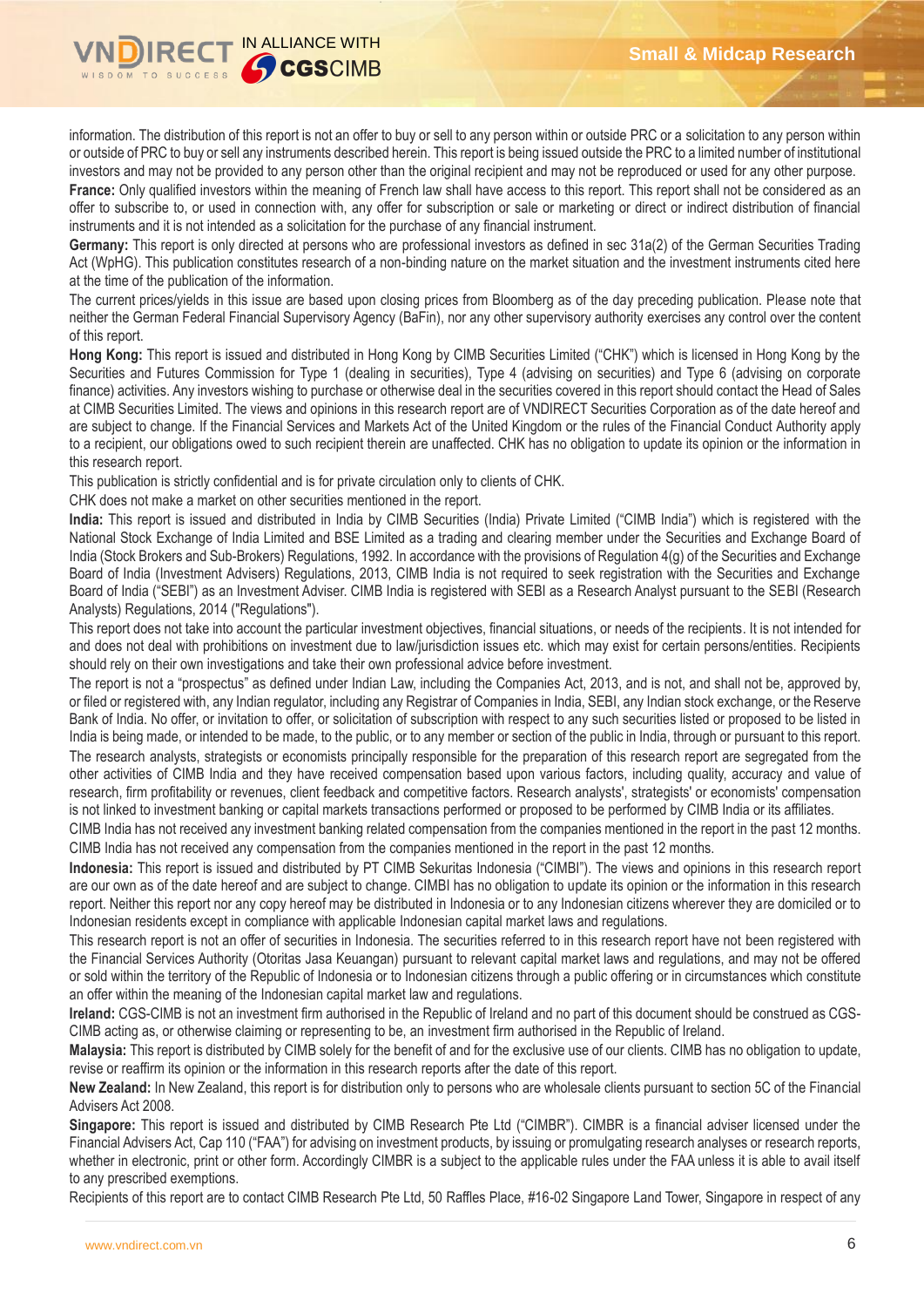

matters arising from, or in connection with this report. CIMBR has no obligation to update its opinion or the information in this research report. This publication is strictly confidential and is for private circulation only. If you have not been sent this report by CIMBR directly, you may not rely, use or disclose to anyone else this report or its contents.

If the recipient of this research report is not an accredited investor, expert investor or institutional investor, CIMBR accepts legal responsibility for the contents of the report without any disclaimer limiting or otherwise curtailing such legal responsibility. If the recipient is an accredited investor, expert investor or institutional investor, the recipient is deemed to acknowledge that CIMBR is exempt from certain requirements under the FAA and its attendant regulations, and as such, is exempt from complying with the following :

(a) Section 25 of the FAA (obligation to disclose product information);

(b) Section 27 (duty not to make recommendation with respect to any investment product without having a reasonable basis where you may be reasonably expected to rely on the recommendation) of the FAA;

(c) MAS Notice on Information to Clients and Product Information Disclosure [Notice No. FAA-N03];

(d) MAS Notice on Recommendation on Investment Products [Notice No. FAA-N16];

(e) Section 36 (obligation on disclosure of interest in securities), and

(f) any other laws, regulations, notices, directive, guidelines, circulars and practice notes which are relates to the above, to the extent permitted by applicable laws, as may be amended from time to time, and any other laws, regulations, notices, directive, guidelines, circulars, and practice notes as we may notify you from time to time. In addition, the recipient who is an accredited investor, expert investor or institutional investor acknowledges that a CIMBR is exempt from Section 27 of the FAA, the recipient will also not be able to file a civil claim against CIMBR for any loss or damage arising from the recipient's reliance on any recommendation made by CIMBR which would otherwise be a right that is available to the recipient under Section 27 of the FAA, the recipient will also not be able to file a civil claim against CIMBR for any loss or damage arising from the recipient's reliance on any recommendation made by CIMBR which would otherwise be a right that is available to the recipient under Section 27 of the FAA.

CIMBR, its affiliates and related corporations, their directors, associates, connected parties and/or employees may own or have positions in securities of the company(ies) covered in this research report or any securities related thereto and may from time to time add to or dispose of, or may be materially interested in, any such securities. Further, CIMBR, its affiliates and its related corporations do and seek to do business with the company(ies) covered in this research report and may from time to time act as market maker or have assumed an underwriting commitment in securities of such company(ies), may sell them to or buy them from customers on a principal basis and may also perform or seek to perform significant investment banking, advisory, underwriting or placement services for or relating to such company(ies) as well as solicit such investment, advisory or other services from any entity mentioned in this report.

As of 22 October 2018,, CIMBR does not have a proprietary position in the recommended securities in this report.

CIMBR does not make a market on the securities mentioned in the report.

**South Korea:** This report is issued and distributed in South Korea by CIMB Securities Limited, Korea Branch ("CIMB Korea") which is licensed as a cash equity broker, and regulated by the Financial Services Commission and Financial Supervisory Service of Korea. In South Korea, this report is for distribution only to professional investors under Article 9(5) of the Financial Investment Services and Capital Market Act of Korea ("FSCMA").

**Spain:** This document is a research report and it is addressed to institutional investors only. The research report is of a general nature and not personalised and does not constitute investment advice so, as the case may be, the recipient must seek proper advice before adopting any investment decision. This document does not constitute a public offering of securities.

CGS-CIMB is not registered with the Spanish Comision Nacional del Mercado de Valores to provide investment services.

**Sweden:** This report contains only marketing information and has not been approved by the Swedish Financial Supervisory Authority. The distribution of this report is not an offer to sell to any person in Sweden or a solicitation to any person in Sweden to buy any instruments described herein and may not be forwarded to the public in Sweden.

**Switzerland:** This report has not been prepared in accordance with the recognized self-regulatory minimal standards for research reports of banks issued by the Swiss Bankers' Association (Directives on the Independence of Financial Research).

Thailand: This report is issued and distributed by CIMB Securities (Thailand) Co. Ltd. ("CIMBT") based upon sources believed to be reliable (but their accuracy, completeness or correctness is not guaranteed). The statements or expressions of opinion herein were arrived at after due and careful consideration for use as information for investment. Such opinions are subject to change without notice and CIMBT has no obligation to update its opinion or the information in this research report.

CIMBT may act or acts as Market Maker, and issuer and offerer of Derivative Warrants and Structured Note which may have the following securities as its underlying securities. Investors should carefully read and study the details of the derivative warrants in the prospectus before making investment decisions.

AAV, ADVANC, AMATA, ANAN, AOT, AP, BA, BANPU, BBL, BCH, BCP, BCPG, BDMS, BEAUTY, BEC, BEM, BJC, BH, BIG, BLA, BLAND, BPP, BTS, CBG, CENTEL, CHG, CK, CKP, COM7, CPALL, CPF, CPN, DELTA, DTAC, EA, EGCO, EPG, GFPT, GLOBAL, GLOW, GPSC, GUNKUL, HMPRO, INTUCH, IRPC, ITD, IVL, KBANK, KCE, KKP, KTB, KTC, LH, LHBANK, LPN, MAJOR, MALEE, MEGA, MINT, MONO, MTLS, PLANB, PSH, PTL, PTG, PTT, PTTEP, PTTGC, QH, RATCH, ROBINS, S, SAWAD, SCB, SCC, SCCC, SIRI, SPALI, SPRC, STEC, STPI, SUPER, TASCO, TCAP, THAI, THANI, THCOM, TISCO, TKN, TMB, TOP, TPIPL, TRUE, TTA, TU, TVO, UNIQ, VGI, WHA, WORK.

## **Corporate Governance Report:**

The disclosure of the survey result of the Thai Institute of Directors Association ("IOD") regarding corporate governance is made pursuant to the policy of the Office of the Securities and Exchange Commission. The survey of the IOD is based on the information of a company listed on the Stock Exchange of Thailand and the Market for Alternative Investment disclosed to the public and able to be accessed by a general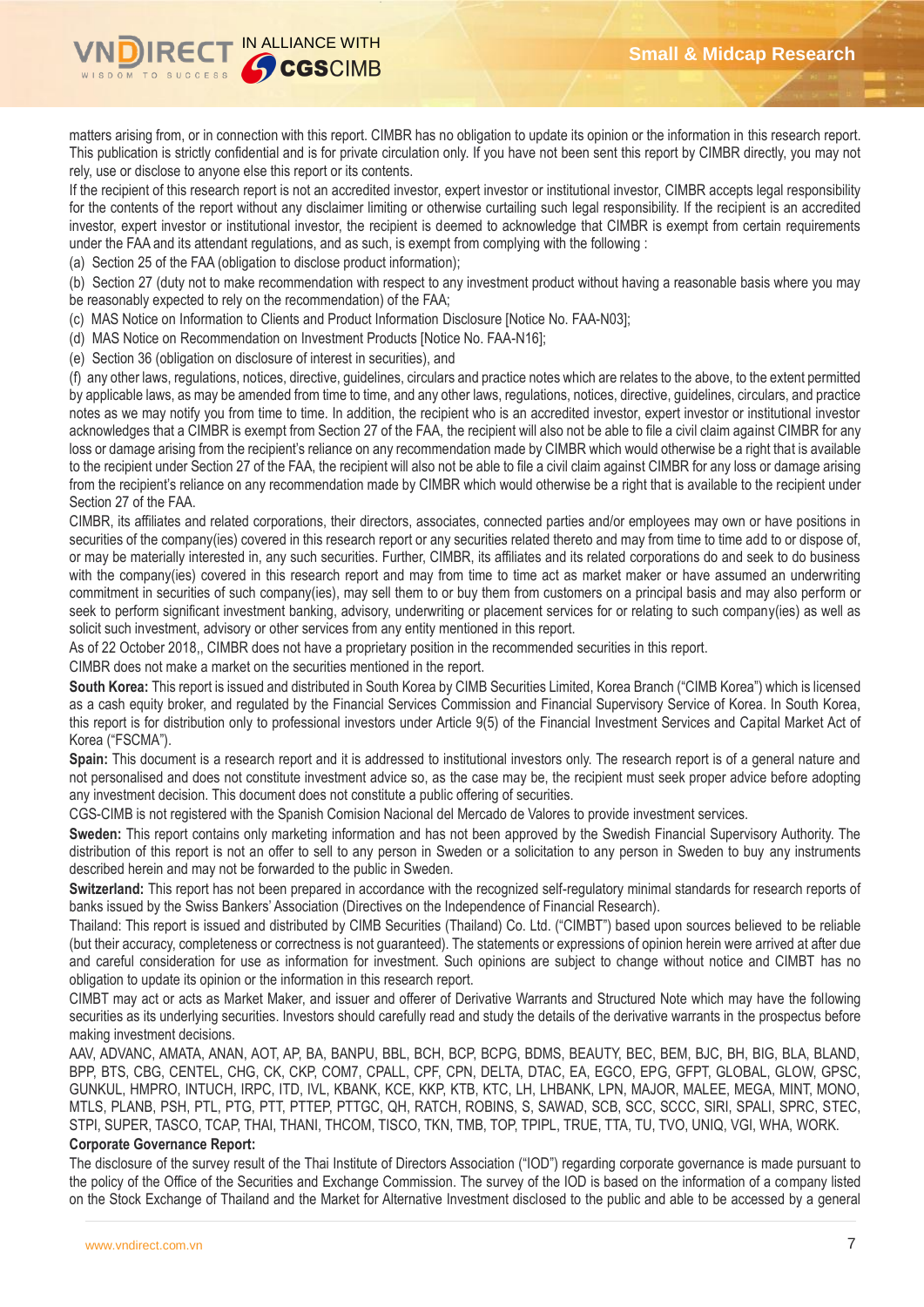

public investor. The result, therefore, is from the perspective of a third party. It is not an evaluation of operation and is not based on inside information.

The survey result is as of the date appearing in the Corporate Governance Report of Thai Listed Companies. As a result, the survey result may be changed after that date. CIMBT does not confirm nor certify the accuracy of such survey result.

| <b>Score Range:</b> | 100<br>90 | $\circ$<br>80<br>ŏყ | 70<br>70<br>- 14 | $\sim$ $\sim$<br>$\sim$<br>/0 or<br>Below | Survey Result<br>No. |
|---------------------|-----------|---------------------|------------------|-------------------------------------------|----------------------|
| Description:        | -xcellent | Good<br>Verv        | 00dر             | N/A                                       |                      |

**United Arab Emirates:** The distributor of this report has not been approved or licensed by the UAE Central Bank or any other relevant licensing authorities or governmental agencies in the United Arab Emirates. This report is strictly private and confidential and has not been reviewed by, deposited or registered with UAE Central Bank or any other licensing authority or governmental agencies in the United Arab Emirates. This report is being issued outside the United Arab Emirates to a limited number of institutional investors and must not be provided to any person other than the original recipient and may not be reproduced or used for any other purpose. Further, the information contained in this report is not intended to lead to the sale of investments under any subscription agreement or the conclusion of any other contract of whatsoever nature within the territory of the United Arab Emirates.

**United Kingdom and European Economic Area (EEA):** In the United Kingdom and European Economic Area, this material is also being distributed by CIMB Securities (UK) Limited ("CIMB UK"). CIMB UK is authorized and regulated by the Financial Conduct Authority and its registered office is at 27 Knightsbridge, London, SW1X7YB. The material distributed by CIMB UK has been prepared in accordance with CGS-CIMB's policies for managing conflicts of interest arising as a result of publication and distribution of this material. This material is for distribution only to, and is solely directed at, selected persons on the basis that those persons: (a) are eligible counterparties and professional clients of CIMB UK; (b) have professional experience in matters relating to investments falling within Article 19(5) of the Financial Services and Markets Act 2000 (Financial Promotion) Order 2005 (as amended, the "Order"), (c) fall within Article 49(2)(a) to (d) ("high net worth companies, unincorporated associations etc") of the Order; (d) are outside the United Kingdom subject to relevant regulation in each jurisdiction, material(all such persons together being referred to as "relevant persons"). This material is directed only at relevant persons and must not be acted on or relied on by persons who are not relevant persons. Any investment or investment activity to which this material relates is available only to relevant persons and will be engaged in only with relevant persons.

Where this material is labelled as non-independent, it does not provide an impartial or objective assessment of the subject matter and does not constitute independent "research" (cannot remove research from here under the applicable rules of the Financial Conduct Authority in the UK. Consequently, any such non-independent material will not have been prepared in accordance with legal requirements designed to promote the independence of research (cannot remove research from here) and will not subject to any prohibition on dealing ahead of the dissemination of research. Any such non-independent material must be considered as a marketing communication.

**United States:** This research report is distributed in the United States of America by CIMB Securities (USA) Inc, a U.S. registered brokerdealer and a related company of CIMB Research Pte Ltd, PT CIMB Sekuritas Indonesia, CIMB Securities (Thailand) Co. Ltd, CIMB Securities Limited, CIMB Securities (India) Private Limited, and is distributed solely to persons who qualify as "U.S. Institutional Investors" as defined in Rule 15a-6 under the Securities and Exchange Act of 1934. This communication is only for Institutional Investors whose ordinary business activities involve investing in shares, bonds, and associated securities and/or derivative securities and who have professional experience in such investments. Any person who is not a U.S. Institutional Investor or Major Institutional Investor must not rely on this communication. The delivery of this research report to any person in the United States of America is not a recommendation to effect any transactions in the securities discussed herein, or an endorsement of any opinion expressed herein. CIMB Securities (USA) Inc, is a FINRA/SIPC member and takes responsibility for the content of this report. For further information or to place an order in any of the above-mentioned securities please contact a registered representative of CIMB Securities (USA) Inc.

CIMB Securities (USA) Inc. does not make a market on other securities mentioned in the report.

CIMB Securities (USA) Inc. has not managed or co-managed a public offering of any of the securities mentioned in the past 12 months.

CIMB Securities (USA) Inc. has not received compensation for investment banking services from any of the company mentioned in the past 12 months.

CIMB Securities (USA) Inc. neither expects to receive nor intends to seek compensation for investment banking services from any of the company mentioned within the next 3 months.

**Other jurisdictions:** In any other jurisdictions, except if otherwise restricted by laws or regulations, this report is only for distribution to professional, institutional or sophisticated investors as defined in the laws and regulations of such jurisdictions.